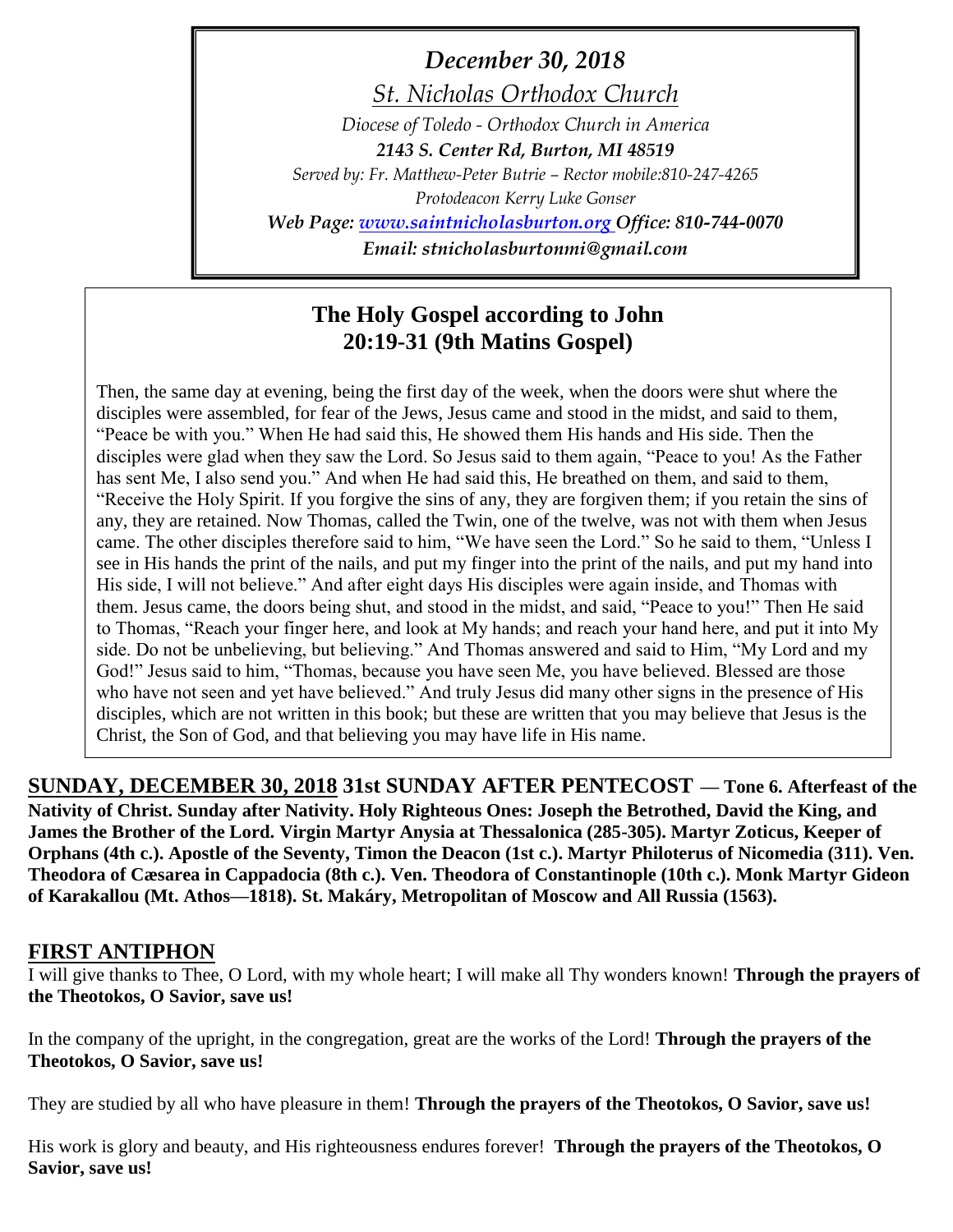Glory to the Father and to the Son and to the Holy Spirit, now and ever and unto ages of ages. Amen. **Through the prayers of the Theotokos, O Savior, save us!**

### **SECOND ANTIPHON**

Blessed is the man who fears the Lord! Who greatly delights in His commandments! **O Son of God, born of the Virgin, save us who sing to Thee! Alleluia!**

His descendants will be mighty in the land; the generation of the upright will be blessed! **O Son of God, born of the Virgin, save us who sing to Thee! Alleluia!**

Glory and wealth are in His house, and His righteousness endures forever! **O Son of God, born of the Virgin, save us who sing to Thee! Alleluia!**

Light rises in the darkness for the upright; the Lord is merciful, compassionate and righteous! **O Son of God, born of the Virgin, save us who sing to Thee! Alleluia!**

Glory to the Father and to the Son and to the Holy Spirit, now and ever and unto ages of ages. Amen. Only-begotten Son and immortal Word of God, Who for our salvation didst will to be incarnate of the holy Theotokos and ever-virgin Mary, Who without change became man and wast crucified, O Christ our

God, trampling down death by death, Who art one of the Holy Trinity, glorified with the Father and the Holy Spirit: save us!

## **THIRD ANTIPHON**

**The Lord said to my Lord: "Sit at my right hand!"** Thy Nativity, O Christ our God, has shone to the world the light of wisdom! For by it those who worshipped the stars, were taught by a star to adore Thee, the Sun of Righteousness, and to know Thee, the Orient from on high. O Lord, glory to Thee!

**Until I make Thine enemies Thy footstool!** Thy Nativity, O Christ our God, has shone to the world the light of wisdom! For by it those who worshipped the stars, were taught by a star to adore Thee, the Sun of Righteousness, and to know Thee, the Orient from on high. O Lord, glory to Thee!

**The Lord sends forth from Zion Thy mighty scepter. Rule in the midst of Thy foes.** Thy Nativity, O Christ our God, has shone to the world the light of wisdom! For by it those who worshipped the stars, were taught by a star to adore Thee, the Sun of Righteousness, and to know Thee, the Orient from on high. O Lord, glory to Thee!

**Authority shall be with Thee on the day of Thy power, among the splendor of Thy holy ones!** Thy Nativity, O Christ our God, has shone to the world the light of wisdom! For by it those who worshipped the stars, were taught by a star to adore Thee, the Sun of Righteousness, and to know Thee, the Orient from on high. O Lord, glory to Thee!

## **TROPARIA**

**(Tone 6)** The angelic powers were at Thy tomb the guards became as dead men. Mary stood by Thy grave, seeking Thy

most pure Body. Thou didst capture hell, not being tempted by it. Thou didst come to the Virgin, granting life. O Lord

who didst rise from the dead: glory to Thee!

**(Tone 4)** Thy Nativity, O Christ our God, has shone to the world the light of wisdom! For by it those who worshipped the stars, were taught by a star to adore Thee, the Sun of Righteousness, and to know Thee, the Orient from on high. O Lord, glory to Thee!

**(Tone 2)** Proclaim the wonder, O Joseph, / to David, the ancestor of God; / you saw a Virgin great with child; / you gave glory with the shepherds; / you worshipped with the Magi; / you received the news from the Angel. // Pray to Christ God to save our souls!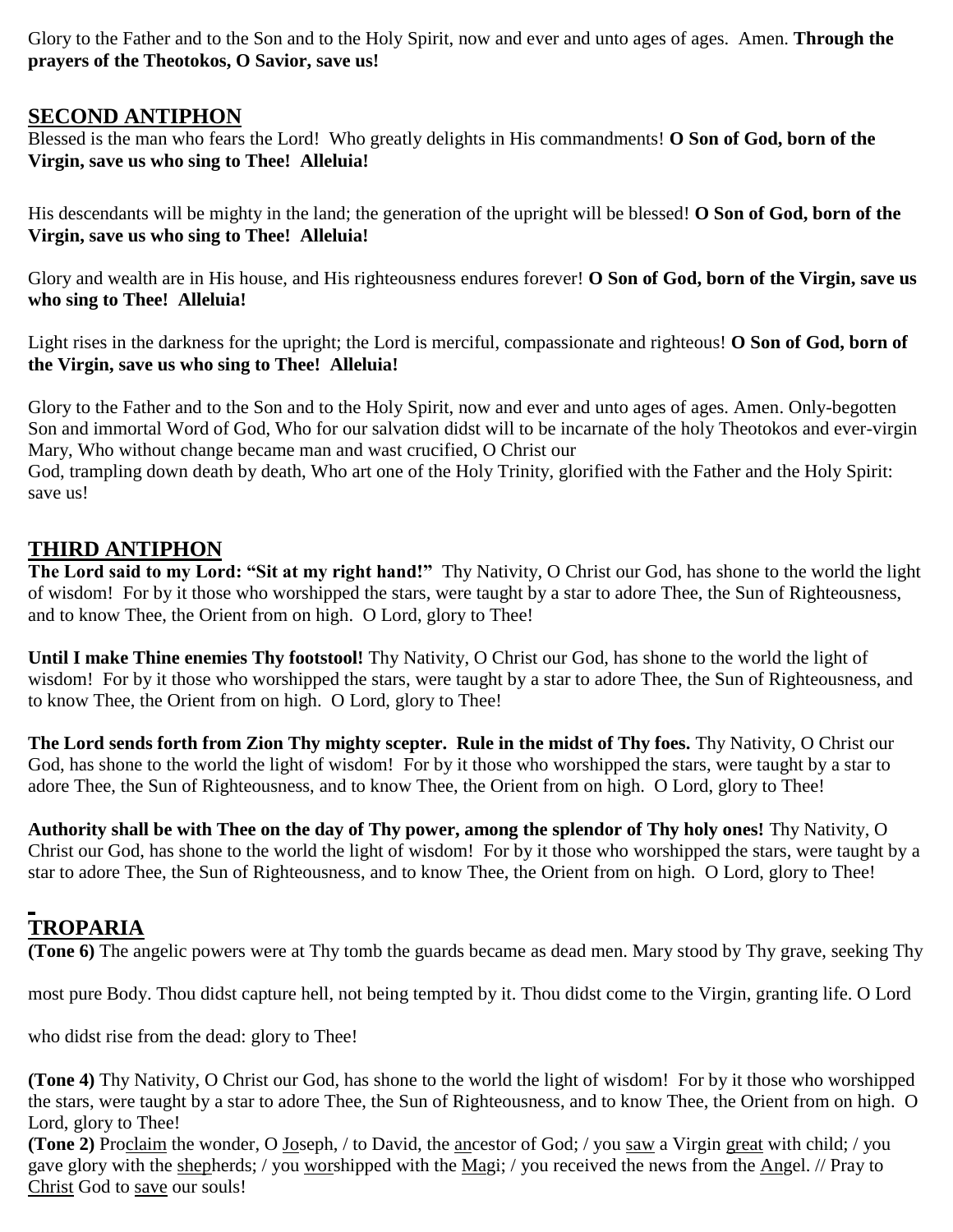**(Tone 4)** In truth you were revealed to your flock as a rule of faith, a model of meekness, and teacher of abstinence, so you won the heights by humility, and riches by poverty, O Holy Father Nicholas, intercede with Christ God to save our souls.

## **KONTAKION**

**(Tone 3)** Today the Virgin gives birth, the Virgin gives birth to the transcendent One, the transcendent One! And the earth offers, offers a cave to the unapproachable One, unapproachable

One! Angels, angels with shepherds glorify Him, glorify Him! The wise men journey, journey with a star, journey with a star! Since for our sake, for our sake the Eternal God, the Eternal God was born as a little child!

## *The Prokeimenon in the Sixth Tone:* **O Lord, save Thy people / and bless Thine inheritance!** v. **To Thee, O Lord, will I call. O my God, be not silent to me!**

## **THE READING FROM THE EPISTLE OF THE HOLY APOSTLE PAUL TO THE GALATIANS (1:11-19)**

Brethren: I would have you know that the gospel which was preached by me is not man's gospel. For I did not receive it from man, nor was I taught it, but it came through a revelation of Jesus Christ. For you have heard of my former life in Judaism, how I persecuted the church of God violently and tried to destroy it; and I advanced in Judaism beyond many of my own age among my people, so extremely zealous was I for the traditions of my fathers. But when he who had set me apart before I was born, and had called me through his grace, was pleased to reveal his Son to me, in order that I might preach him among the Gentiles, I did not confer with flesh and blood, nor did I go up to Jerusalem to those who were apostles before me, but I went away into Arabia; and again I returned to Damascus. Then after three years I went up to Jerusalem to visit Cephas, and remained with him fifteen days. But I saw none of the other apostles except James the Lord's brother.

# *Alleluia, Tone 6*

*v:* **He who dwells in the shelter of the Most High will abide in the shadow of the heavenly God.** *v:* **He will say to the Lord: "My Protector and my Refuge; my God, in Whom I trust!"**

**THE HOLY GOSPEL ACCORDING TO MATTHEW (2:13-23)** Now when they had departed, behold, an angel of the Lord appeared to Joseph in a dream and said, "Rise, take the child and his mother, and flee to Egypt, and remain there till I tell you; for Herod is about to search for the child, to destroy him." And he rose and took the child and his mother by night, and departed to Egypt, and remained there until the death of Herod. This was to fulfil what the Lord had spoken by the prophet, "Out of Egypt have I called my son." Then Herod, when he saw that he had been tricked by the wise men, was in a furious rage, and he sent and killed all the male children in Bethlehem and in all that region who were two years old or under, according to the time which he had ascertained from the wise men. Then was fulfilled what was spoken by the prophet Jeremiah: "A voice was heard in Ramah, wailing and loud lamentation, Rachel weeping for her children; she refused to be consoled, because they were no more." But when Herod died, behold, an angel of the Lord appeared in a dream to Joseph in Egypt, saying, "Rise, take the child and his mother, and go to the land of Israel, for those who sought the child's life are dead." And he rose and took the child and his mother, and went to the land of Israel. But when he heard that Archelaus reigned over Judea in place of his father Herod, he was afraid to go there, and being warned in a dream he withdrew to the district of Galilee. And he went and dwelt in a city called Nazareth, that what was spoken by the prophets might be fulfilled, "He shall be called a Nazarene."

## **COMMUNION HYMN**

Praise the Lord from the heavens, praise Him in the highest! Alleluia, Alleluia, Alleluia!

The Holy Prophet-King David was a forefather of our Lord Jesus Christ according to the flesh. The youngest son of Jesse, David shepherded a flock of sheep belonging to his father. He was distinguished by his deep faith, and he zealously fulfilled the will of God.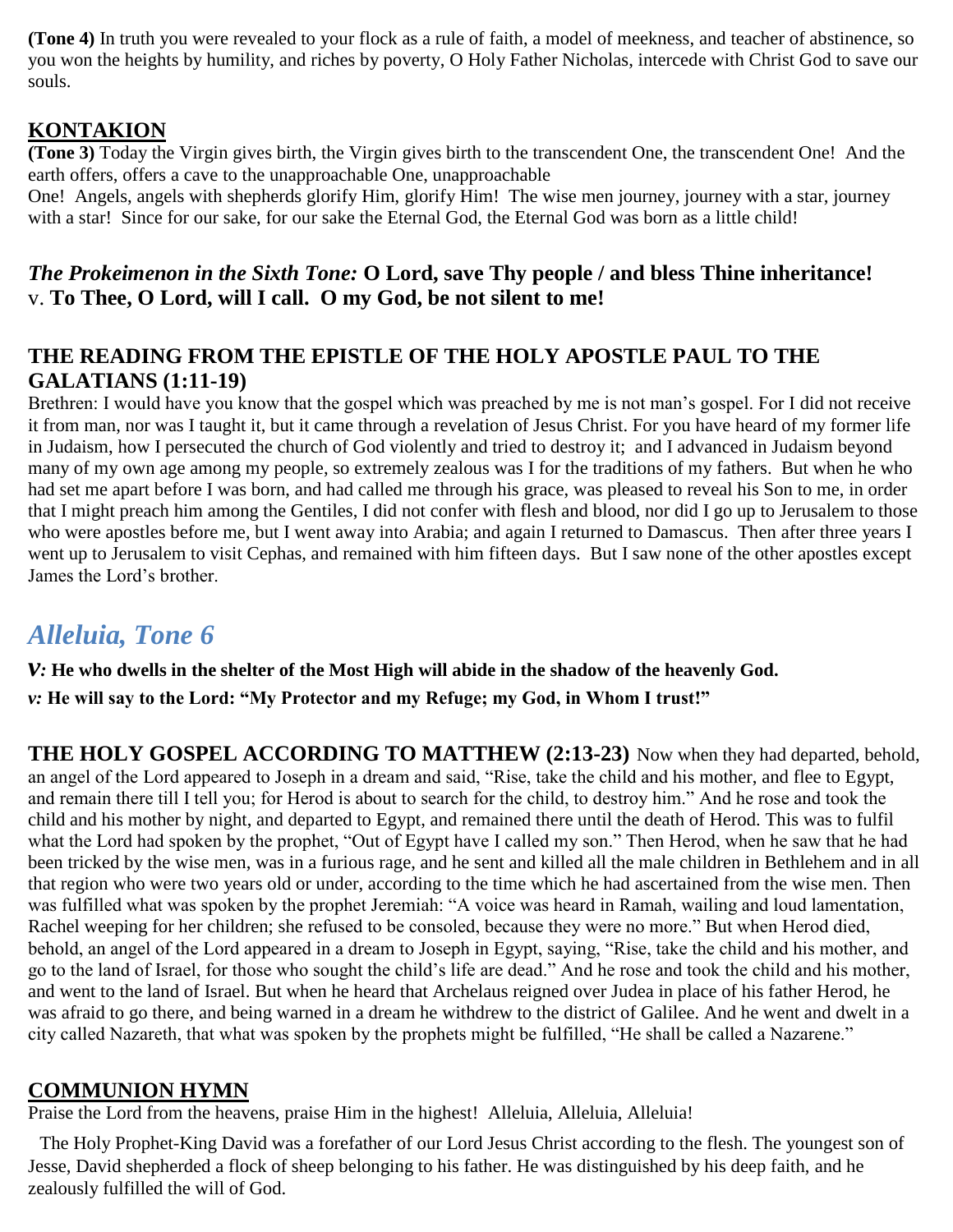During a battle with the Philistines, he vanquished the giant Goliath in single combat, which decided the outcome of the war in favor of the Israelites. He endured many things from King Saul, who saw him as a favorite of the people and his rival. David, however, showed his own decency and magnanimity. Twice, when he had the possibility of killing Saul, he did not do so.

After Saul and his son perished, David was proclaimed king of the southern part of Israel, and after Saul's second son was killed, he became king of all Israel. He built a new capital, Jerusalem ("the City of Peace"), and a new tabernacle. His great wish to build a Temple was not realized. It was foretold to him that his son would build the Temple.

The life of the Prophet David was darkened by a grievous falling: he took Uriah's wife for himself, and sent Uriah to his death in battle. He was also an example of great repentance, humbly and with faith bearing the sorrows sent in punishment for his sins. St David gave a model for repentance in Psalm 50/51. King David died in great old age with steadfast faith in the coming of the promised Messiah, our Lord Jesus Christ. His divinely-inspired Psalter is widely used in the divine services and in personal prayers. (See the Books of Kings and Chronicles).

The holy Prophet-King David is invoked by those facing a difficult situation, such as an interview, etc.

December 30, 2018 ခရွို့လ ခရွိ**့ သို့လ ခရွိသည့် သည့်လ ခရွိသည့် သန္တိယ** ခရွိသည့် သည့်လ ခရွိသည့် သည့်လ ခရွိသည့် သည

### **CANDLE INTENTIONS FOR THE HEALTH AND BLESSINGS OF**

| Alex & Magda Popoff        |
|----------------------------|
| Ralph, Debbie, Joe & Sarah |
| Les & Susie Ford           |
| Les Ford                   |
|                            |
|                            |
|                            |
| Joe Tome                   |
| Joe Tome                   |
| Angelo & Christine         |
| Angelo & Christine         |
| Baba & Dedo                |
| Angelo & Christine         |
|                            |

### **CANDLE INTENTIONS FOR BLESSED REPOSE**

Peter Popoff & John Naum Alex & Magda Popoff Dwight Fitzgerald (1 yr.)~Blessed Repose Ralph, Debbie, Joe & Sarah Ponte Brown Angelo & Christine Blessed Repose to our sweet grandson Andrew Thomas on Christmas Baba & Dedo ઓફ્રેન ઓફ્રેન ઓફ્રેન એફ્રેન ઓફ્રેન ઓફ્રેન ઓફ્રેન ઓફ્રેન એફ્રેન એફ્રેન એફ્રેન એફ્રેન એફ્રેન એફ્રેન

**WELCOME** to all our friends and visitors.

**COFFEE & DONUTS** Volunteers are needed for the month of January. Please see the signup sheet outside the kitchen.

**THEOPHANY BANQUET AND OUTDOOR BLESSING OF WATER** will be held on Sunday, January 6<sup>th</sup> following the Divine Liturgy. Bring your empty bottles to fill with Holy Water. Dress for the weather. The menu will consist of Lamb, Rice, Vegetables, Bread & Butter, Coleslaw, Dessert and Drinks. There will be sign-up sheets in the parish hall for volunteers for set-up and clean-up, also for those that would like to make a dessert. Adults \$12, children 12 and under \$6.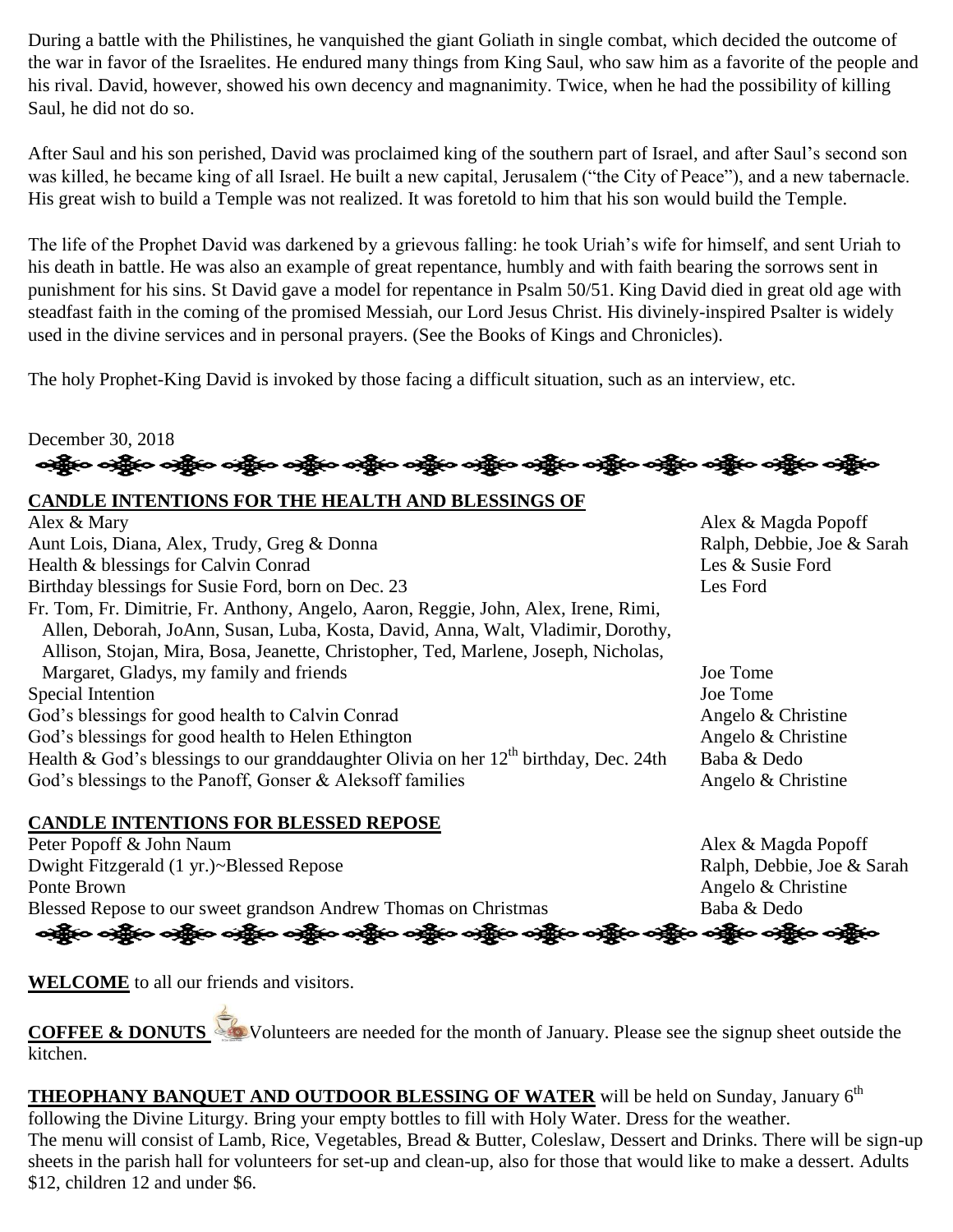**HOUSE BLESSIINGS** will begin on January 7<sup>th</sup>. See the enclosed flyer to set up your appointment.

**THE PARISH COUNCIL** will meet on January 8 @ 6:30 pm. Please call or email the parish office (810-744-0070) if you are unable to attend this meeting.

**7 th ANNUAL PAN ORTHODOX WINTER DINNER** to support the Dormition Monastery, Rives Junction will be held on Thursday, January 17 at St. George. Reservations need to be made not later than Sunday, January 13. You may also see Deborah Gonser-Adams for more information and to make your reservation(s). **Our parish is responsible for supplying the appetizers this year. Please use the sign-up sheet in the hall to indicate what you will be bringing. We expect approximately 150 people for the dinner.**

**ANNUAL MEETING** The Annual Meeting of Saint Nicholas Parish will be held on Sunday, January 20, 2019 beginning with a short prayer service after the Divine Liturgy. The Meeting will then reconvene in the Parish Hall. **All parish organizations must present a report, oral or written, to be given at this meeting.** 

**OFFERING ENVELOPES** are ready to be picked up in the parish hall. Please don't forget to use them in the New Year.

**MEMORY ETERNAL – CHRIST IS RISEN** On December 23 Ponte Brown fell asleep in the Lord. He is the husband of Linda, father of Michelle and Monica and brother of George. Visitation and funeral took place from church on December 28 with burial at Evergreen Cemetery. God grant his newly fallen asleep servant Ponte rest among the saints. Bog da prosti! Christ is risen!

**NORTH END SOUP KITCHEN** January 3, 9 am – 1 pm. Please come and minister to Christ with our brothers & sisters.

**HOPE IN A BOX** is collecting **toilet paper** for the month of January. Place the items in the blue box in the Parish Hall. Catholic Charities Community Closet will distribute the items.

**FOOD DRIVE** Place non-perishable food items in the other blue box in the hall.

**WINTER WARM UP** Catholic Charities is in need of hats, gloves, scarves, socks, boots, coats & other warm winter gear. For more information call 810-265-7025. Donations can be dropped off Mon-Fri 9:30-3:30 at 812 Root St, Flint.

### **Weekly Schedule:**

| <b>Today</b>                              | <b>No Caroling at Lockwood</b>             |                                                                                                                                                                                                                    |  |
|-------------------------------------------|--------------------------------------------|--------------------------------------------------------------------------------------------------------------------------------------------------------------------------------------------------------------------|--|
| <b>Monday, Dec 31</b>                     | <b>Father in Toledo</b>                    | This Christmas night bestowed peace on the whole world;<br>So let no one threaten.<br>This is the night of the Most Gentle One -                                                                                   |  |
| <b>Tuesday</b> , Jan 1                    | <b>Office is Closed</b>                    | Let no one be cruel.<br>This is the night of the Humble One -<br>Let no one be proud.                                                                                                                              |  |
| <b>Wednesday</b> , Jan 2                  | <b>No Divine Liturgy or Adult Ed class</b> | Now is the Day of joy $-$<br>Let us not seek revenge.<br>Now is the Day of Good Will -                                                                                                                             |  |
| Thursday, Jan 3<br>$9$ am-1 pm            | North End Soup Kitchen                     | Let us not be mean spirited.<br>In this Day of Peace $-$<br>Let us not be overcome by anger.<br>Today the Bountiful impoverished Himself for our sake;                                                             |  |
| <b>Saturday</b> , Jan 5<br>$5 \text{ pm}$ | Vespers with Litya                         | So, rich one, invite the poor to your table.<br>Today we receive a Gift for which we did not ask;<br>So let us give alms to those who implore and beg us.<br>This Day cast open the heavenly doors to our prayers; |  |
| Sunday, Jan 6                             | <b>Theophany</b>                           | Let us open our door to those who ask our forgiveness.                                                                                                                                                             |  |
| $9:30$ am                                 | Hours                                      | — St. Isaac the Syrian —                                                                                                                                                                                           |  |
| 10 <sub>am</sub>                          | Divine Liturgy                             |                                                                                                                                                                                                                    |  |
|                                           | Blessing of water & Theophany Banquet      |                                                                                                                                                                                                                    |  |